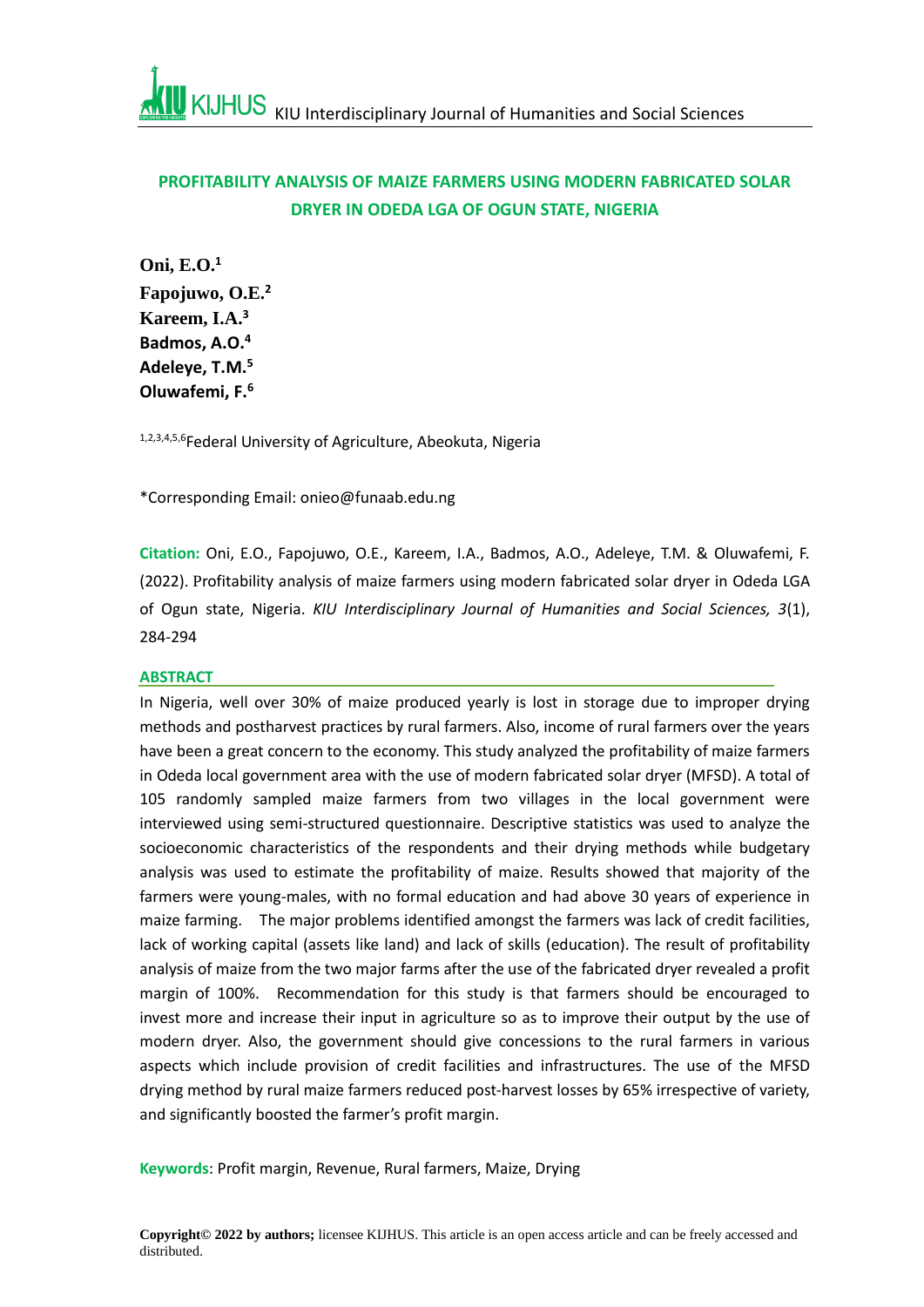### **INTRODUCTION**

Agriculture in Nigeria is dominated by small-scale farmers who are engaged in the production of the bulk of food requirements of the country (Oladebo, 2004; Girei et al., 2018). Smallholder farmers are regarded as people with landholdings of less than 10 hectares. They make up about 80% of Nigeria's farming population and are responsible for 80% – 90% of food production in Nigeria but they are the poorest groups in the country (Mgbenka and Mbah, 2016). These smallholder farmers though individually look insignificant but collectively form an important foundation upon which the Nigerian Agriculture rests (Ibitola et al., 2019). High attention is now been paid to rural farmers income by some scholars (Corral and Reardon, 2001)

Maize (Zea mays L.) is from the family Poaceae and is an annual cereal crop that is consumed and cultivated globally (Tajamul et al., 2016). Maize is a staple crop for billions across the globe including Afica, Latin America and Asia (Yaouba et al., 2012; FAOSTAT 2018). It has a variety of uses, it provides food for humans and animals and equally useful in industrial application as raw materials (FAO, 2017) and is referred to as the cereal of the future because of its nutritional value and utilization of its products and by-products (Suleiman et. al., 2013). The demand for maize has been estimated to increase by 50%, from 558 million metric tons in 1995 to 837 million metric tons in 2020 (Martinez et al., 2011).

Maize grains are high value crop which can be colonized by fungi under favorable conditions thus leading to food spoilage by aflatoxins (Alshannaq and Yu, 2017). Aflatoxins are produced by fungi belonging to Aspergillus section Flavi (Frisvad et al., 2019). They are highly toxic and carcinogenic compounds that negatively impact the health of both humans and livestock (Bryden 2012; Alshannaq and Yu, 2017). Fungal growth in maize is facilitated by hot and humid conditions (Egal et al., 2005) resulting in color change, decrease in nutritional values, and reduction of overall quality and quantity of the maize (Alshannaq and Yu, 2017). Inability to dry agricultural produce to safe moisture level is the primary cause of post-harvest loss and toxicity. In addition, lack of appropriate preservation, storage systems and mycotoxin contaminations also cause considerable losses, thus reducing the food supply significantly (Warburton and Williams, 2014).

Akhtaruzzaman et. al., (2017) posited that sun drying (natural air drying) is the most common form of drying in many countries, particularly where the open-air temperature reaches 30 °C or higher. Natural air drying is a method used to dry maize by passing unheated (natural) air through the grain mass until its moisture content reaches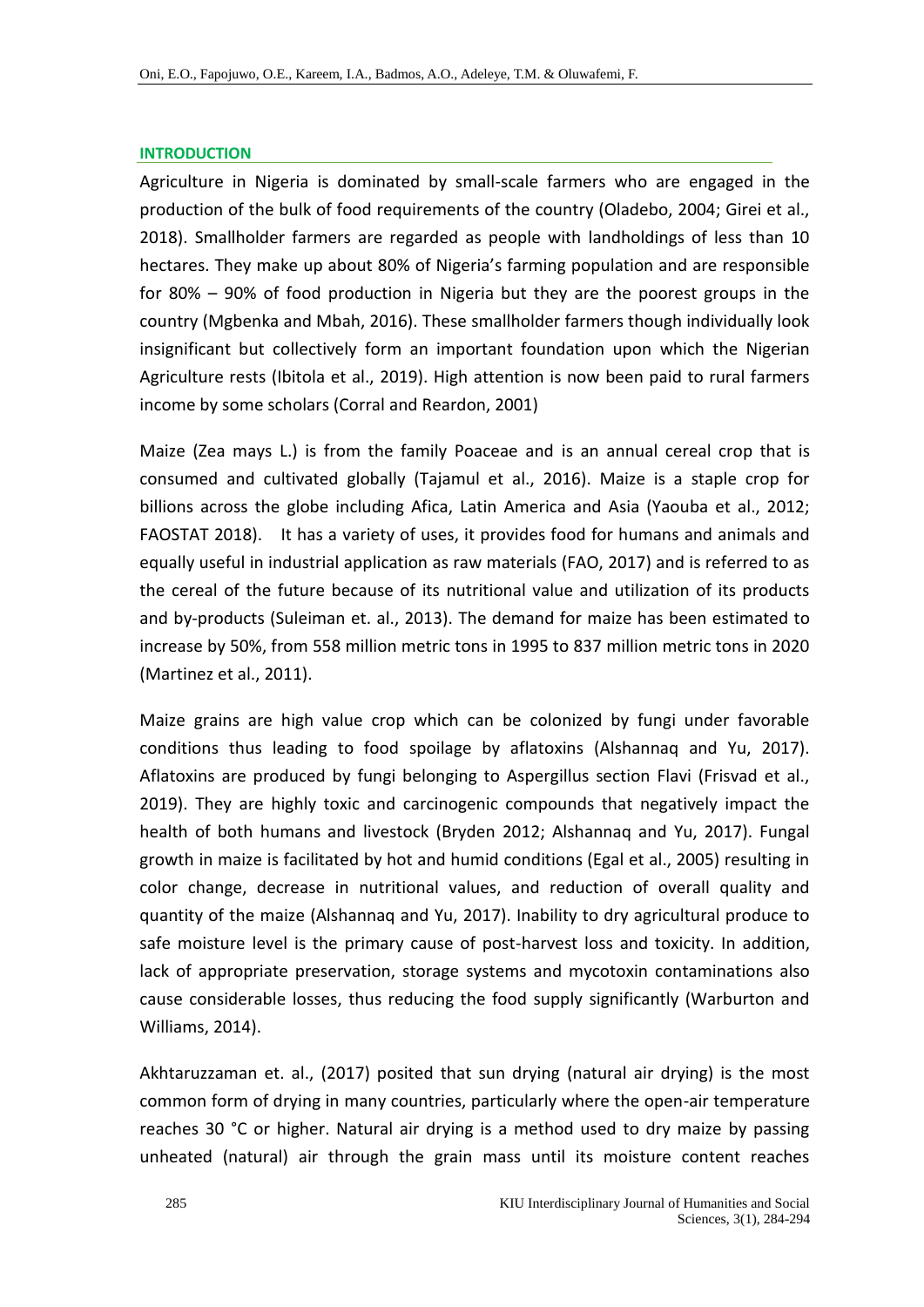equilibrium moisture content (EMC). Sun drying, a traditional and old method of drying grain on mud or concrete floors is an inexpensive, easily manageable and the most widespread method of food preservation in African countries due to solar irradiance being very high and abundant all through the year (Ullah et. al., 2010). However, there are drawbacks relating to the traditional method of drying, including unfavorable weather conditions during harvesting and drying period leading to microbial proliferation, non-uniform drying leading to crop deterioration, insect infestation, contamination, attack by birds and domestic animals, poorer quality of food, labour and time intensive system (Oyekale et al., 2012; Akhtaruzzaman et. al., 2017).

Proper drying of grain is necessary to reduce the growth of aflatoxigenic fungi and toxins development (Bradford et al., 2018). Furthermore, serious drying problems occur especially in humid tropical regions where some crops have to be dried during the rainy season. Hence, to boost food security and availability of high-quality marketable products in the country, the provision of an efficient drying method to reduce or eliminate post-harvest losses of agricultural produce, especially due to microbial contamination and degradation, is of importance.

Therefore, to reduce the losses associated with traditional method of drying maize, this study analyzed the profit margin of the maize farmers before and after the use of the modern fabricated solar dryer.

### **METHODS**

The study was carried out at the Federal University of Agriculture Abeokuta, Nigeria and Odeda Local government area in Ogun State, Nigeria. Simple random sampling technique was used to select 105 farmers from two purposively selected villages (Baba pupa and Mogan) in the local government due to high production of maize. An interview schedule was used to collect data from the respondents and data were analyzed using descriptive statistics and budgetary analysis. Two varieties of freshly harvested maize samples P4063W and P4226 were collected from the two villages and (hybrid) variety P3966W was collected from Federal University of Agriculture (FUNAAB) Farm. Samples were collected at two (dry and wet) seasons of the year and on-site participatory approach was used to carry out trial experiment on the farms. Three packaging materials (plastic container, jute and polythene bag) were locally purchased at Adatan market Abeokuta and sterilized with (10%) sodium hypochloride solution prior to usage. Modern solar dryer was fabricated using 24 volts 80 watts solar panels, 200AH solar deep cycle batteries, 20 Amp solar charger controllers, energy saving fan and heater.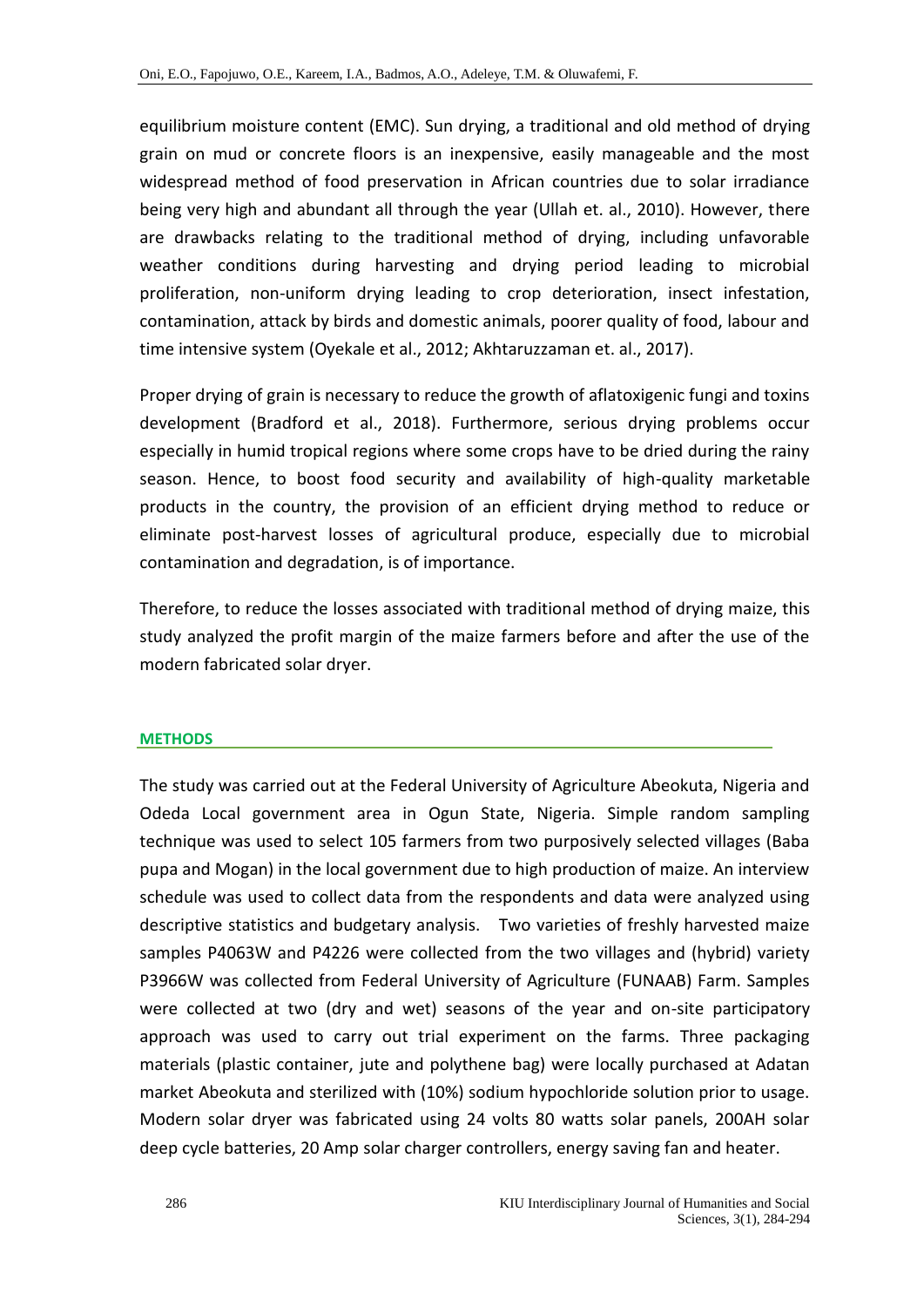Descriptive statistics: this involved the use of frequency, percentages and tables to describe the socioeconomic characteristics of maize farmers in the study area.

Budgetary Analysis: was used to determine the profit to maize production in the study area.

| Where $\pi$ = Profit (N)         |  |
|----------------------------------|--|
|                                  |  |
| Where $Py = price/unit$ of maize |  |
| $Y = maize output (kg)$          |  |
|                                  |  |
| Where;                           |  |
| TFC = Total fixed cost           |  |
| TVC = Total variable cost        |  |
|                                  |  |
|                                  |  |

#### **RESULTS**

| <b>Socioeconomic Characteristics of Maize Farmers</b><br>Table 1: |                           |                  |                |  |
|-------------------------------------------------------------------|---------------------------|------------------|----------------|--|
| <b>Varieties</b>                                                  | Category                  | <b>Frequency</b> | Percentage (%) |  |
|                                                                   |                           |                  |                |  |
| Age (Years)                                                       |                           |                  |                |  |
| 15-40                                                             | Young Workers             | 87               | 82.86          |  |
| 41 above                                                          | <b>Elderly Workers</b>    | 18               | 17.14          |  |
| Gender                                                            | Male                      | 93               | 88.57          |  |
|                                                                   | Female                    | 12               | 11.43          |  |
| Education                                                         | <b>Tertiary Education</b> | 10               | 9.5            |  |
|                                                                   | Sec. Education            | 21               | 20             |  |
|                                                                   | Pry Education             | 44               | 41.9           |  |
|                                                                   | No formal Education       | 30               | 57             |  |
| <b>Farming Experience</b>                                         | $1 - 10$                  | 6                | 5.71           |  |
| (years)                                                           | 11-20                     | 21               | 20.00          |  |
|                                                                   | 21-30                     | 17               | 16.19          |  |
|                                                                   | 31 and Above              | 61               | 58.10          |  |
|                                                                   |                           |                  |                |  |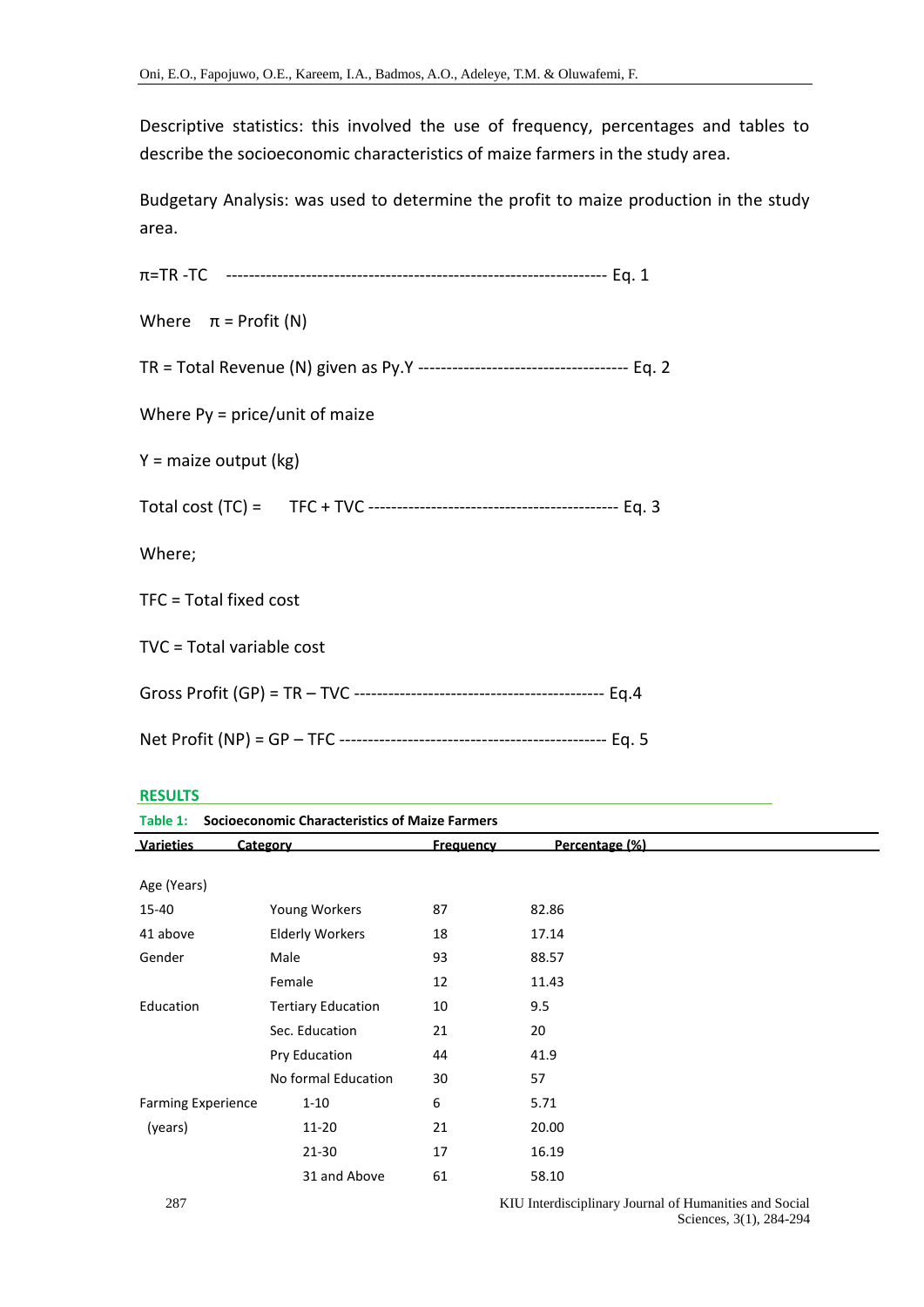| LG/State Loan<br>2<br>1.9<br>6<br>5.7<br>Cooperative Loan |  |
|-----------------------------------------------------------|--|
|                                                           |  |
|                                                           |  |
| Bank<br>Loan<br>-                                         |  |
| Inheritance<br>3<br>2.86                                  |  |
| 53<br>50.48<br>Farm Size (Ha)<br><1 hectares              |  |
| 2-5 hectares<br>37<br>35.24                               |  |
| 15<br>> 5 hectares<br>14.29                               |  |
| Storage Time of maize<br>102<br>>1 year<br>97.14          |  |
| 3<br>Above<br>2.86<br>2years                              |  |
| Drying methods used Open air drying<br>94<br>89.5         |  |
| <b>Others</b><br>11<br>10.48                              |  |
| 61<br>Storage methods<br>58.10<br>Barns                   |  |
| Used for grains<br>20.0<br>Jute bag<br>21                 |  |
| others<br>17<br>16.19                                     |  |

# **Table 2: Farmers' revenue before and after the use of the modern fabricated solar drying method**

| <b>Questions</b>                                                                           | Baba Pupa village | Mogan village Farm |
|--------------------------------------------------------------------------------------------|-------------------|--------------------|
|                                                                                            | Farm 1            | $\overline{2}$     |
| Total revenue from farming activities/annum                                                | 756,330           | 1,401,225          |
| Traditional drying used before the solar dryer                                             | Open air drying   | Open air drying    |
| Maize quantity stored before the use of solar<br>dryer and the unit price (kg/N)           | 5000/220          | 12,000/220         |
| Maize quantity stored after the use of solar 10,200/220<br>dryer and the unit price (kg/N) |                   | 20,000/220         |
| Revenue from sales of stored maize before the<br>use of solar dryer (N)                    | 1,100,000         | 2,640,000          |
| Revenue from sales of stored maize after the use<br>of solar dryer (N)                     | 2,244,000         | 4,400,000          |
| Quantity of maize loss before the use of the 600<br>solar dryer (kg)                       |                   | 720                |
| Quantity of maize loss after the use of solar<br>dryer (kg)                                | 120               | 134                |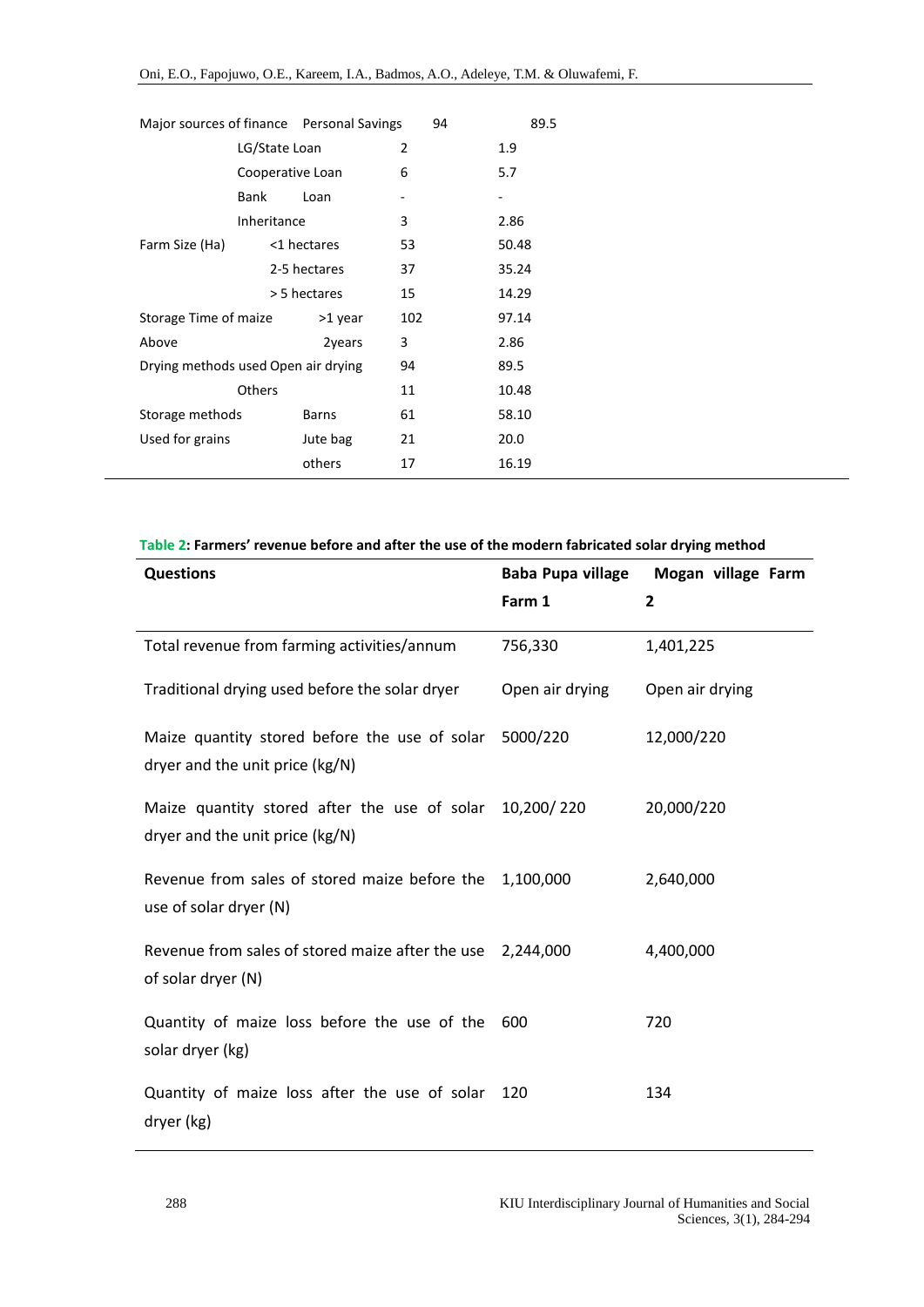| Variable             | Farm 1    | Farm 2    |
|----------------------|-----------|-----------|
| <b>Total Revenue</b> | 2,24,000  | 4,400,000 |
| Total fixed cost     | 115,000   | 168,000   |
| Total variable cost  | 087,000   | 102,650   |
| <b>Total cost</b>    | 202,000   | 270,560   |
| Net Profit           | 2,042,000 | 4,129,350 |
| Gross profit         | 2,157,000 | 4,297,350 |

#### **Table 3: Result of Profitability Analysis of maize in Baba Pupa and Mogan village**

#### **DISCUSSION**

### **Respondents' Socioeconomic Characteristics**

Majority (82.8%) of the farmers are matured and 17.1% are old and aged (Table 1). This implies that majority of the maize farmers are still agile, experienced and in their productive period. Farming is a noble profession but in different part of Nigeria, it is perceived as profession for the poor, aged and uneducated in the society. This perception may have contributed to discouraging the youth who were highly educated and skilled from the profession as seen in this study.

Majority (88.6%) of the respondents were male as shown in table 1 This indicated that farming activities are still dominated by male farmers. This may be due to the tedious and rigorous nature of farming activities coupled with the prevalent insecurity situation that makes female more vulnerable. Traditionally, farming in Africa and in Nigeria has been regarded as a male activity and this may have contributed to the low number of females that participate in maize farming in the study area. Adjei-Nsiah et al. (2007) suggested that women refrain from maize farming due to fear of produce failure especially during drought, lack of capital and labour and poor access to land.

Less than half (41.9%) of the respondents have primary school education and 28.6% had no formal education while 20.0% had secondary school education. This implies that most of the farmers have low level of education which can impact negatively on their use of modern drying technology. Most (58.1%) of the respondents had over 30years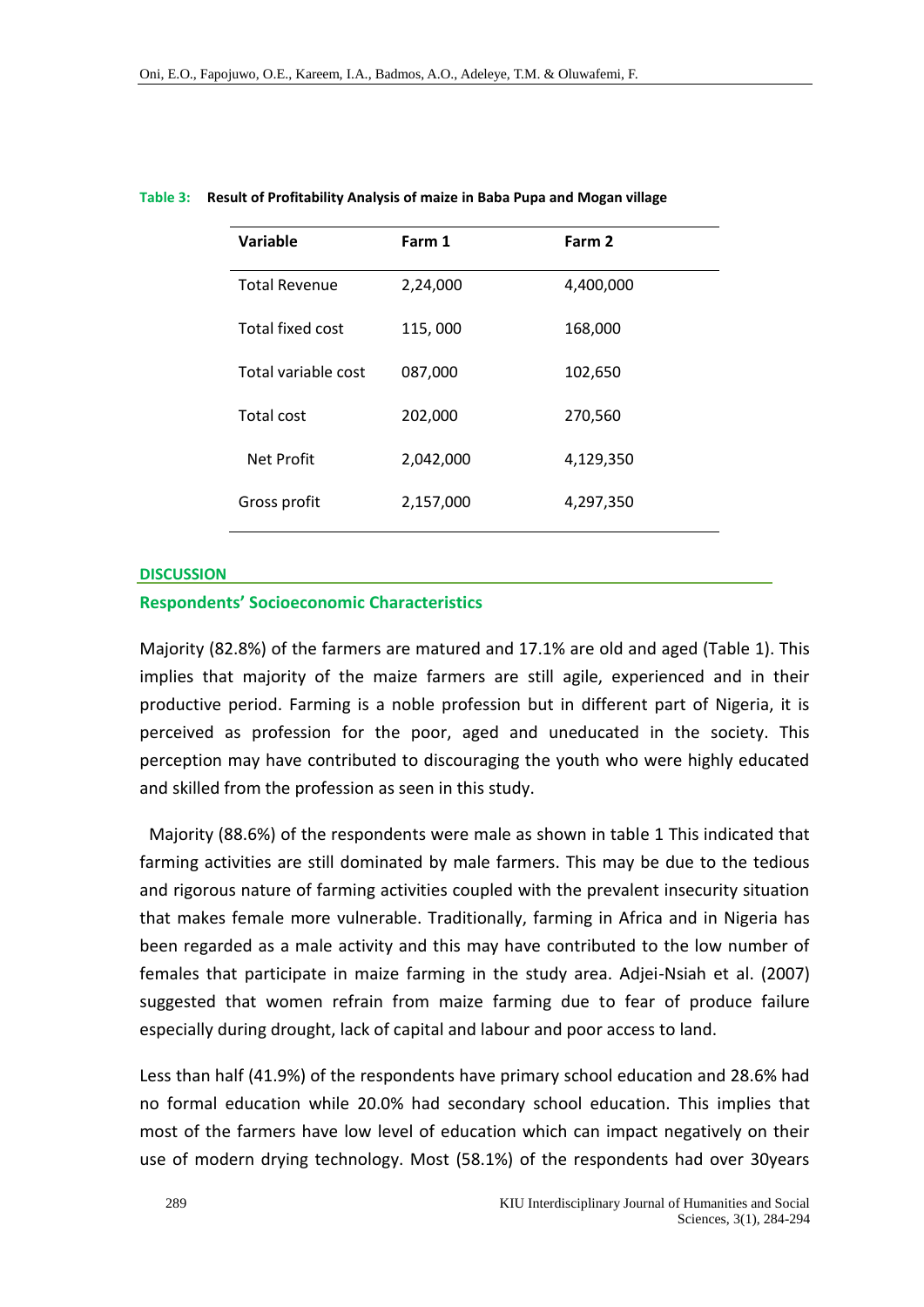farming experience. Despite the fact that they have low level of formal education, they are quite experienced in maize farming. Agyare et al. (2014) observed a similar trend among maize farmers in Ashanti and Brong Ahafo Regions of Ghana. Majority (89.5%) of the farmers depended on their personal saving in financing their maize farming activity while 5.7% used cooperative loan from their farmers' association. Half (50.5%) of the farmers had farm size less than 1 hectare while 35.2% had between 2- 5ha. This implies that the accessibility to land usage is poor and it implies majority of them are small scale farmers. Majority (97.1%) of the maize farmers store their maize for over one year and 89.5% use open airdrying method while 10.5% used other methods to dry their maize (Table 1).

# **Farmers' Profitability Analysis**

The profitability analysis carried out in the two farms where solar dryer was compared to traditional open airdrying technique revealed that higher quantity of maize (10,200kg and 20,000kg for farm 1 and 2 respectively) were stored after the use of solar drier in both farms (Table 2). Thus, this showed that solar dryer is more efficient. This further translated to higher yield in both farms with lower post-harvest losses (120kg and 134kg for farm 1 and 2 respectively) and higher profit  $(*2,042,000.00$  and  $*4,129,350.00$  for farm 1 and 2 respectively) as shown in Table 3. The high profit margin and yield is due to the ability of the solar dryer to efficiently dry the maize and maintain its quality. Maintenance of high-quality maize during storage require proper drying and prevent micro-organisms growth and insects (Oyekale et al., 2012). According to Campbell et al., (2004), the current estimates of the cost of grain loss due to insect and microorganism damage of grain stored in developing countries each year ranged from \$500 million to \$1 billion (Suleiman et al., 2013). However proper drying and storage could help prevent insect and microorganism damage leading to post harvest loss.

# **Drying methods and maize yield**

Togrul and Pehlivan (2004), attributed majority of post-harvest losses and aflatoxin contamination in maize to improper and/or inefficient drying. According to Bewley et al., (2013) seed quality is at greatest risk at high moisture content during storage. This is because storage of maize at high moisture contents (>15%) lead into low germination percentage, dry matter losses (up to 35%) as well as fungal growth and mycotoxin contamination (Afzal et al., 2017). Drying of the maize varieties with modern fabricated solar dryer was the most effective as it took a short time to dry to 10% safe moisture content. Therefore, the earlier a seed can reach safe moisture content for storage the better. Good seed moisture content is essential for seed storage as it increases shelf life and reduces contamination by storage fungi (Bradford et al., 2018). As shown in this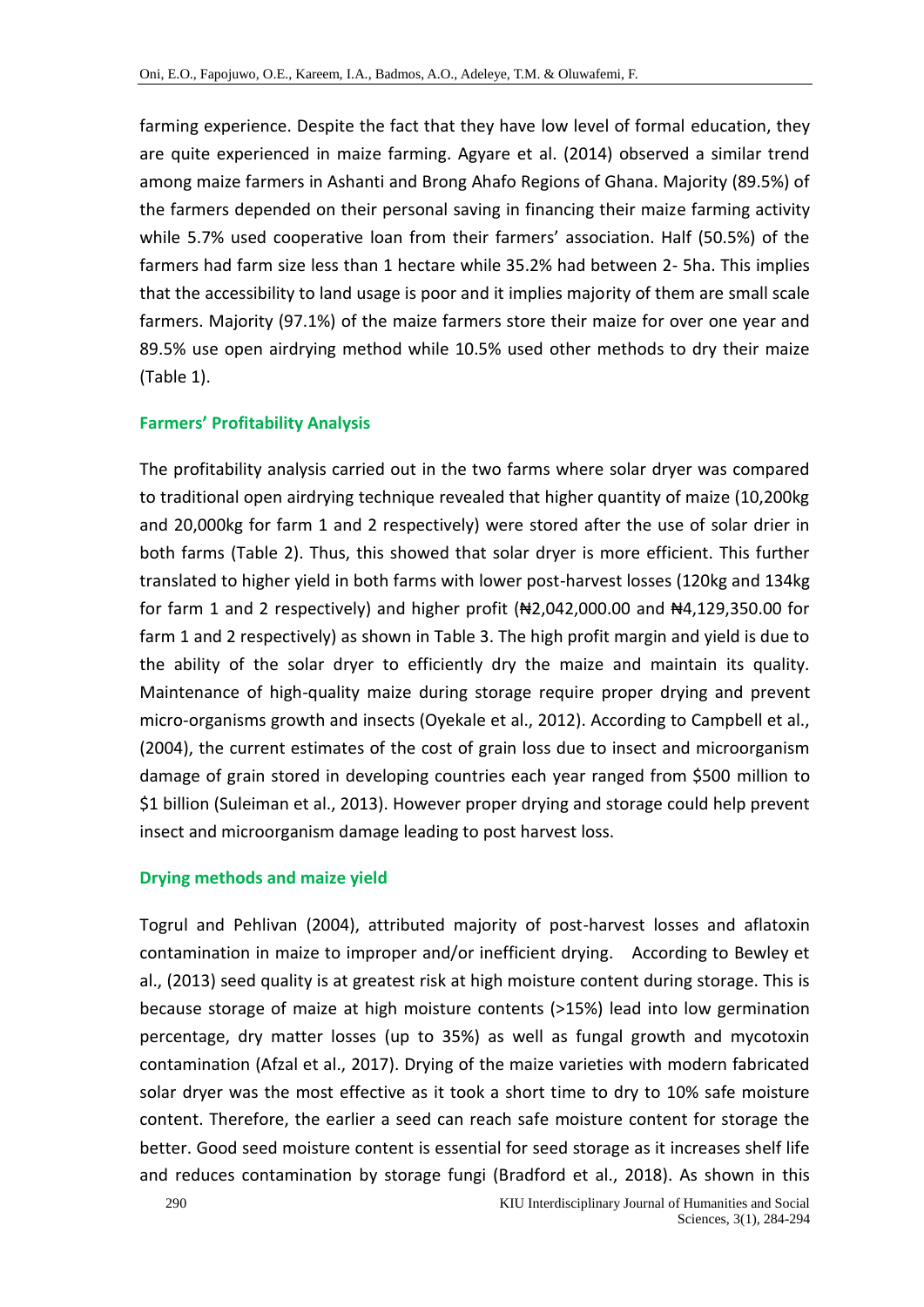study, modern fabricated solar dryer dried the maize earlier due to maintenance of fairly constant high temperature (up to 45oC) over time leading to reduced moisture content unlike the open-air drying method which has a greater fluctuation of temperature (less than 40oC) over time during wet seasons. According to Tiwari (2016) uneven exposure of grains to constant temperature over time is one of the many disadvantages of using open air-drying technique.

However, effectiveness of the MFSD is dependent on weather but may not necessarily limit its usage during rainy periods, cloudy weather conditions and at night. This finding agrees with the work of (Akowuah, et al., 2018). Open-air drying is usually a difficult maize drying technique during rainy seasons (Buchinger and Weiss, 2002). Akowuah, et al., (2018) equally reported that open air drying can take up to 10 days before safe storage moisture content is achieved.

# **CONCLUSION**

This study was able to ascertain that modern fabricated solar drying techniques of maize reduce moisture content of maize faster and cause considerable reduction in the drying time and with a significant improvement of the maize product quality and income yield compared to other technique.

# **REFERENCES**

- Adjei-Nsiah S., Kuyper T. W., Leeuwis C., Abekoe M. K., and Giller K. E. (2007). Evaluating sustainable and profitable cropping sequences with cassava and four legume crops: Effects on soil fertility and maize yields in the Forest / Savannah Transitional Agroecological Zone of Ghana. *Field Crop Research, 103* (2): pp. 87-97.
- Afzal, I., Bakhtavar, M. A., Ishfaq, M., Sagheer, M. & Baributsa, D. (2017). Maintaining dryness during storage contributes to higher maize seed quality. *J Stored Prod Res.; 72*: 49–53.
- Agyare, A. W., Asare, K. I., Sogbedji, J. & Clottey, A. V. (2014). Challenges to maize fertilization in the forest and transition zones of Ghana. *African Journal of Agricultural Research, 9*(6), pp. 593-602.
- Akhtaruzzaman, M., Sohany, M., Basunia, M. A., Hossain, M. K. & Sarker, M. S. H. (2017). Drying and quality features of selected maize varieties dried in commercial processing complexes. *Agricultural Engineering International: CIGR Journal, 19*(3), 148–155.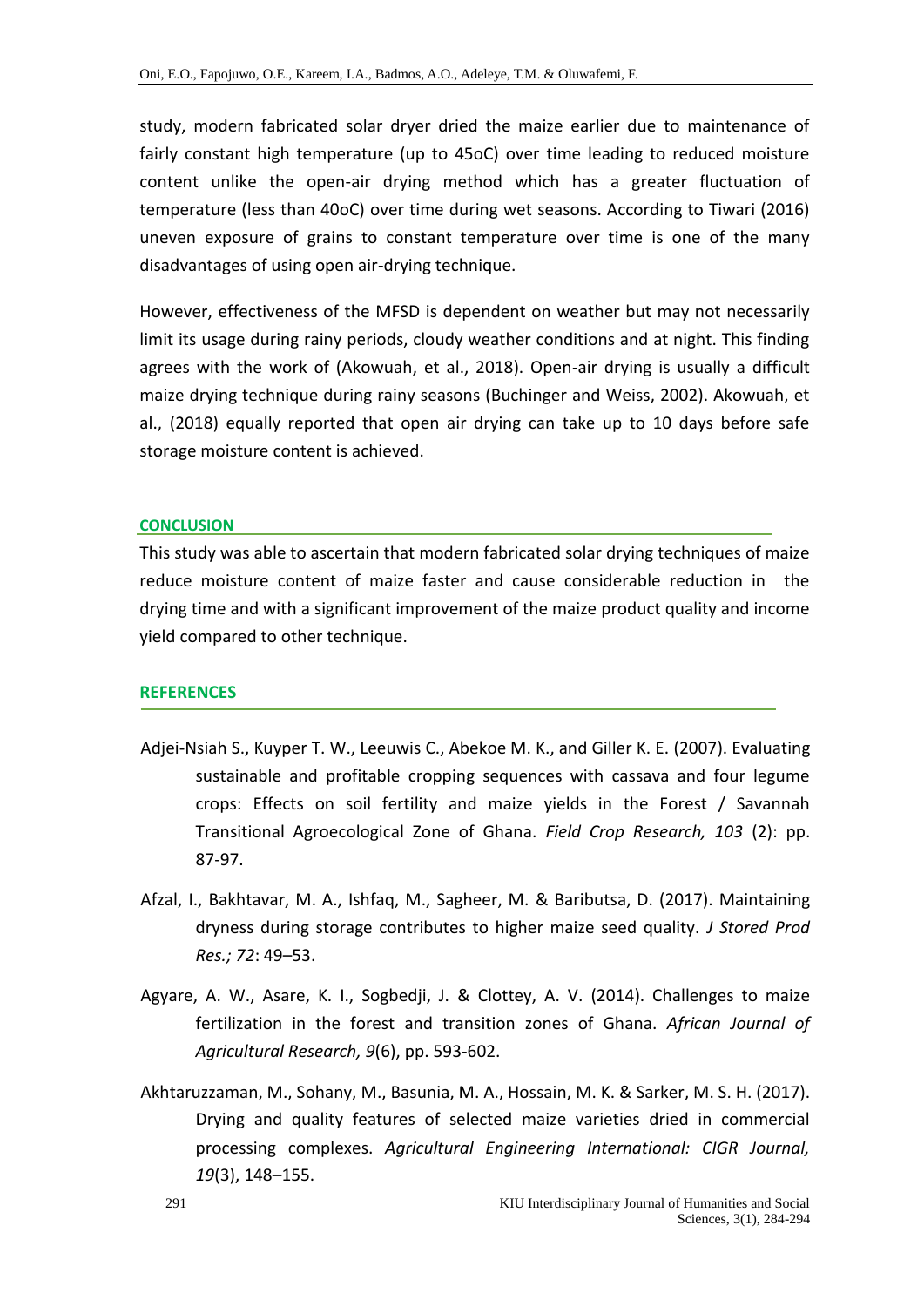- Akowuah, J.O., Maier, D., Opit, G., McNeill, S., Amstrong, P., Campabadal, C., Ambrose, K. & Obeng-Akrofi, G. (2018). Drying Temperature Effect on Kernel Damage and Viabilityof Maize Dried in a Solar Biomass Hybrid Dryer. *Open Journal of Applied Sciences, 8,*506-517. https://doi.org/10.4236/ojapps.2018.811041
- Alshannaq, A. & Yu, J. 2017. Occurrence , Toxicity , and Analysis of Major Mycotoxins in Food. *International Journal of Environmental Research and Public Health. 14*:632-653.
- Bewley DJ, Bradford KJ, Hillorst H. & Nonogaki H. (2013). *Seeds physiology of development, germination and dormancy*. New York: Springer.
- Bradford, K. J., Dahal, P., Van Asbrouck, J., Kunusoth, K., Bello, P., Thompson, J. & Wu, F. (2018). The dry chain: Reducing postharvest losses and improving food safety in humid climates. Trends in Food Science & Technology, 71, 84-93.
- Brewbaker, J. L. (2003). Corn production in the tropics. The Hawaii Experience. College of tropical agriculture and human resources University of Hawaii at Manoa. Available at: http://www.ctahr.hawaii.edu/oc/freepubs/pdf/corn2003.pdf. Accessed on January, 11, 2020 at 11:03 GMT.
- Bryden W.L. (2012). Mycotoxin contamination of the feed supply chain: Implications for animal productivity and feed security. *Animal Feed Science and Technology, 173* (2),134-158
- Buchinger, J. & Weiss, W. (2002). *Solar Drying*. Austrian Development Cooperation: Institute for Sustainable Technologies.
- Campbell, J. F., Arthur, F. H. & Mullen, M. A. (2004). Insect management in food processing facilities. *Advances in Food and Nutrition Research 48*: 239-295.
- Corral, L. & Reardon, T. (2001). Rural nonfarm incomes in Nicaragua. *World Development, 29*(3): 427 – 442.
- FAO (2017). GIEWS Global Information and Early Warning System: Country briefs, Nigeria. http://www.fao.org/giews/countrybrief/country.jsp?code=NGA
- FAOSTAT (2018). http://www.fao.org/faost at/en/#data. Accessed on January 10, 2020 at 01:09 GMT.
- Frisvad J.C., Hubka V., Ezekiel C.N., Hong S.B., Nováková A., Chen A.J., Arzanlou M., Larsen T.O., Mahakarnchanakul W., Samson R.A. & Houbraken J. (2019). Taxonomy of Aspergillus section Flavi and their production of aflatoxins, ochratoxins and other mycotoxins. *Mycology, 93*: 1-63.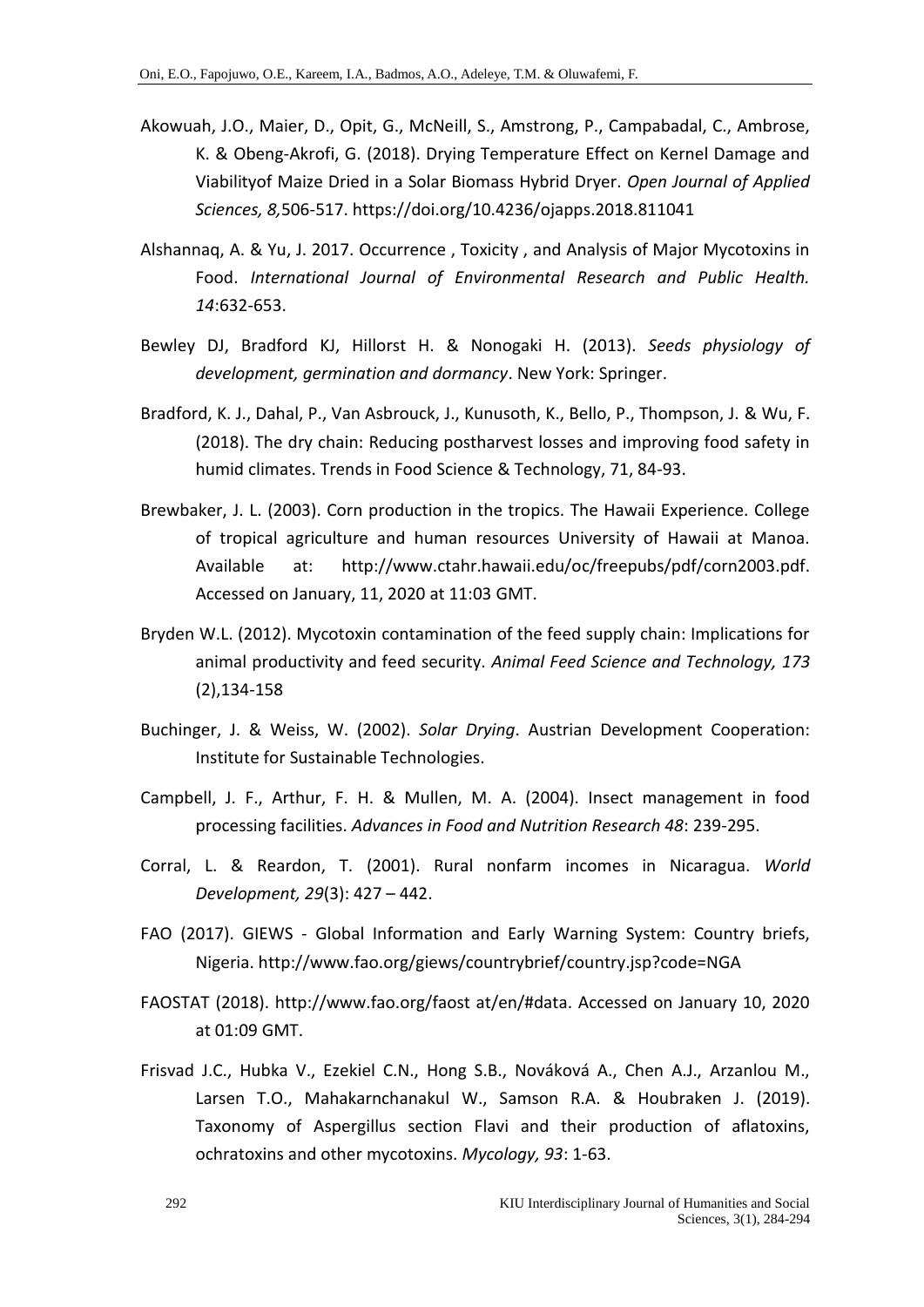- Girei, A. A, Saingbe, N. D., Ohen, S. B. & Umar, K. O. (2018). Economics of Small-Scale Maize Production in Toto Local Government Area, Nasarawa State, Nigeria. *Agrosearch, 8* (1): 90 – 104. doi.org/10.4314/agrosh.v18i1.8
- Ibitola, O.R., Fasakin, I.J., Popoola, O.O. & Olajide, O.O. (2019). Determinants of Maize Framers' Productivity among Smallholder Farmers in Oyo State, Nigeria. *Greener Journal of Agricultural Sciences, 9*(2), 189-198.
- Martinez, M, E., Chapa-Oliver, A. M., Mejía-Teniente, L., Torres-Pacheco, I., Guevara-González, R. G., Vazquez-Cruz, M. A. & Preciado-Ortiz, R. E. (2011). Genetic resistance to drought in maize and its relationship in aflatoxins production. Aflatoxins-Biochemistry and Molecular Biology. *Rijeka: InTech*, 151-161.
- Mgbenka, R. N. & Mbah, E. N. (2016). A Review of Smallholder farming in Nigeria: need for Transformation. *International Journal of Agricultural Extension and Rural Development Studies, 3*(2): 43–54.
- Oladeebo J. O. (2004). Resource-Use Efficiency of Small and Large Scale Farmer in South Western Nigeria: Implication for Food Security*. International Journal of Food and Agricultural Research, 1*(12), 227-235.
- Oyekale, K. O., Daniel, I. O., Ajala, M. O. & Sanni, L. O. (2012). Potential longevity of maize seeds under storage in humid tropical seed stores. *Nature and Science, 10*(8): 114-124.
- Suleiman, R. A., Rosentrater, K. A. & Bern, C. J. (2013). Effects of Deterioration Parameters on Storage of Maize. A paper presentation at the 2013 ASABE Annual International Meeting Sponsored by ASABE, Kansas City, Missouri July 21 – 24, 2013. Retrieved from http://lib.dr.iastate.edu/abe\_eng\_conf/339 on January 11, 2020 at 13:18 GMT.
- Tiwari, A. (2016). A Review on Solar Drying of Agricultural Produce. *Journal of Food Processing and Technology, 7:*9, 1-12.
- Togrul, I.T. & Pehlivan, D. 2004. Modelling of Thin Layer Drying Kinetics of Some Fruits under Open-Air Sun Drying Process*. Journal of Food Engineering, 65*, 413-425. https://doi.org/10.1016/j.jfoodeng.2004.02.001
- Ullah. I., Ali, M. & Farooqi, A. (2010). Chemical and nutritional properties of some maize (Zea mays L.) varieties grown in NWFP, Pakistan. *Pakistan Journal of Nutrition, 9(*11): 1113-1117.